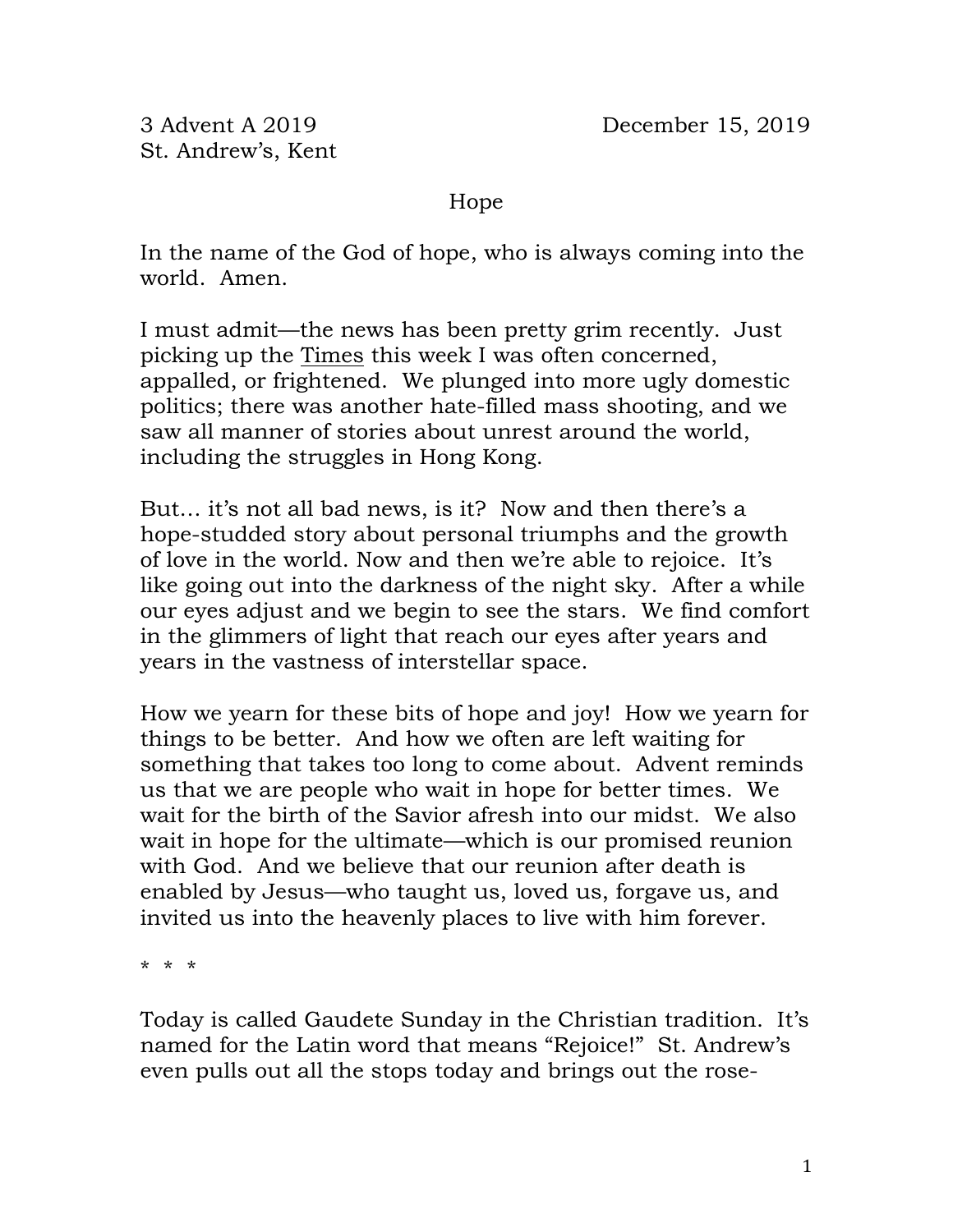colored vestments that point to Joy / and that remind us to Hope.

There's a beautiful poem about Advent, written by Christina Rossetti. She was a British poet of the late 19th century—she's the one who wrote the words to our beautiful Christmas hymn, "In the Bleak Midwinter." // Now, her long poem called "Advent" plays with the different movements of the season, from hopeful waiting to fulfillment in the birth of our Savior. Listen to the first stanza.

This Advent moon shines cold and clear, These Advent nights are long; Our lamps have burned year after year, And still their flame is strong. "Watchman, what of the night?" we cry, Heart-sick with hope deferred: "No speaking signs are in the sky," Is still the watchman's word.

Doesn't this poem set the tone for waiting and expectation? I love the line that says "Heartsick with hope deferred." That speaks even today, I think. But sometimes, now and then, we *are* granted glimpses of hope NOT deferred. Episodes that remind us that God is here and in charge, that everything will be ok after all. We often experience these infusions of hope when something beautiful breaks out into a place it doesn't necessarily belong.

When I was thinking about this sermon I remembered in my own life when something beautiful broke out into a space it didn't belong. Let me tell you about it.

It happened when I was learning to be a hospital chaplain, in preparation for ordination. I was called to the NICU, or the Newborn Intensive Care Unit one morning. A young couple were standing at some distance from their newborn's isolette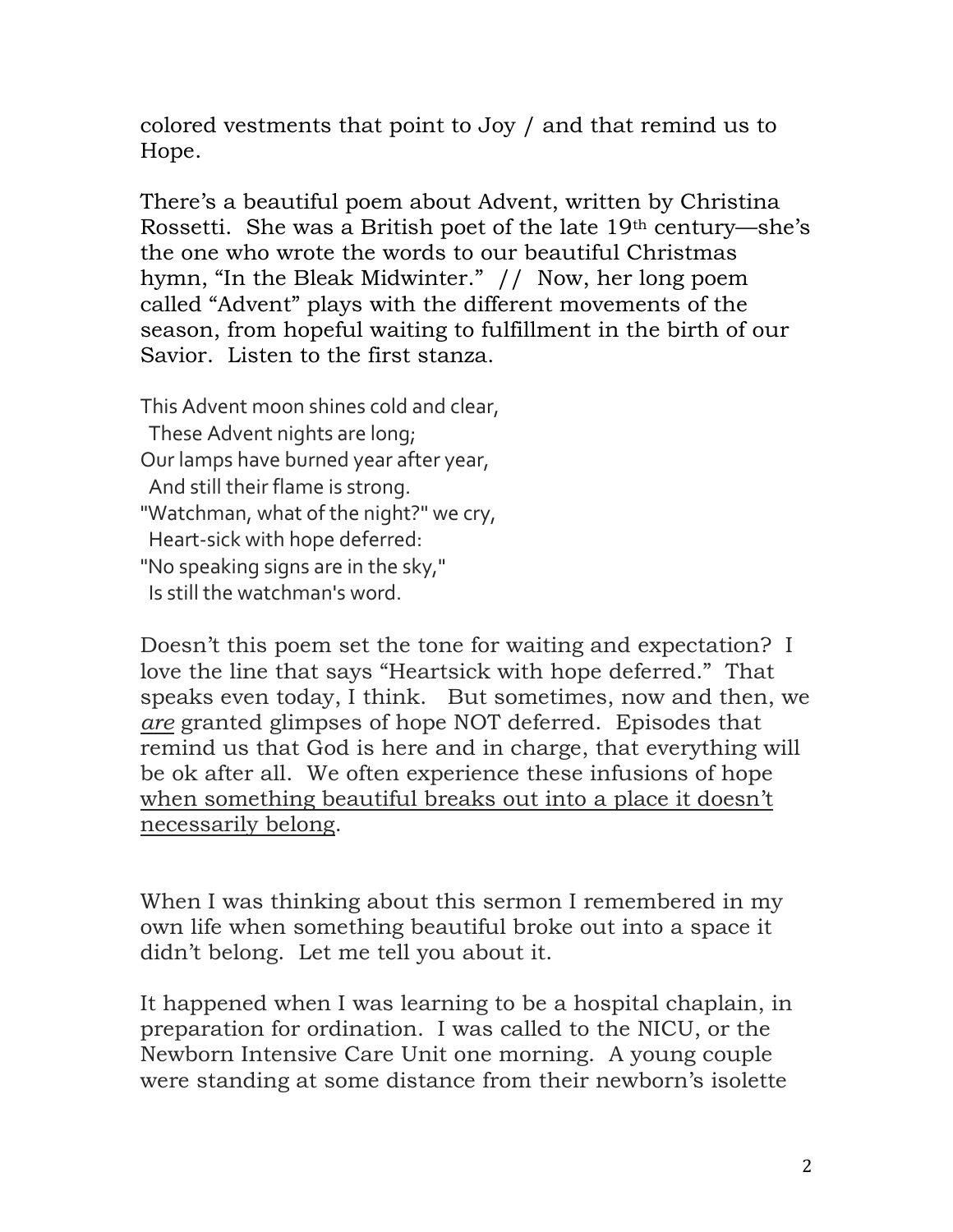unit, and they were appalled and about as heart-sick as humans can ever be.

Their baby was born at about 22 weeks of gestation. He hardly looked human. He was hooked up to more tubes and things that beeped that we can imagine. And the nurses were appalled too because this *couple* couldn't even look at this child, who was sure to die very, very soon. They were so shocked and so sad.

After introducing myself to them and giving whatever sympathy I could, I asked their permission to go over to the isolette and speak with the baby, and touch him. I asked the nurse's permission, too. And as I did so, touching ever-sogently his crepey-thin skin, I spoke to him, welcomed him into the world, and tried to comfort him.

And a beautiful thing happened: his oxygen numbers stopped dropping. And they even went up.

And an even more beautiful thing happened: the baby's mother then had the courage to want to touch and to love her baby, too, despite the fact that he wouldn't live long. That was a glimmer of hope for them—a breaking-out of something beautiful and unexpected.

In today's first reading Isaiah gives us prophecies of hope breaking through the darkness of despair. Isaiah says that when the Lord comes to save his people, the blind will see, the deaf will hear, and the mute will sing. And even the suffering of the Creation will be overturned as streams flow in the desert and burning sands are cooled. Isaiah's oracles point us to the coming of the Savior, God's Messiah. And that is itself a breaking out of something beautiful.

In our gospel John the Baptist needs hope to keep going in the face of his own imprisonment. He who was so sure of Jesus' identity when he baptized him, later on needs reassurance so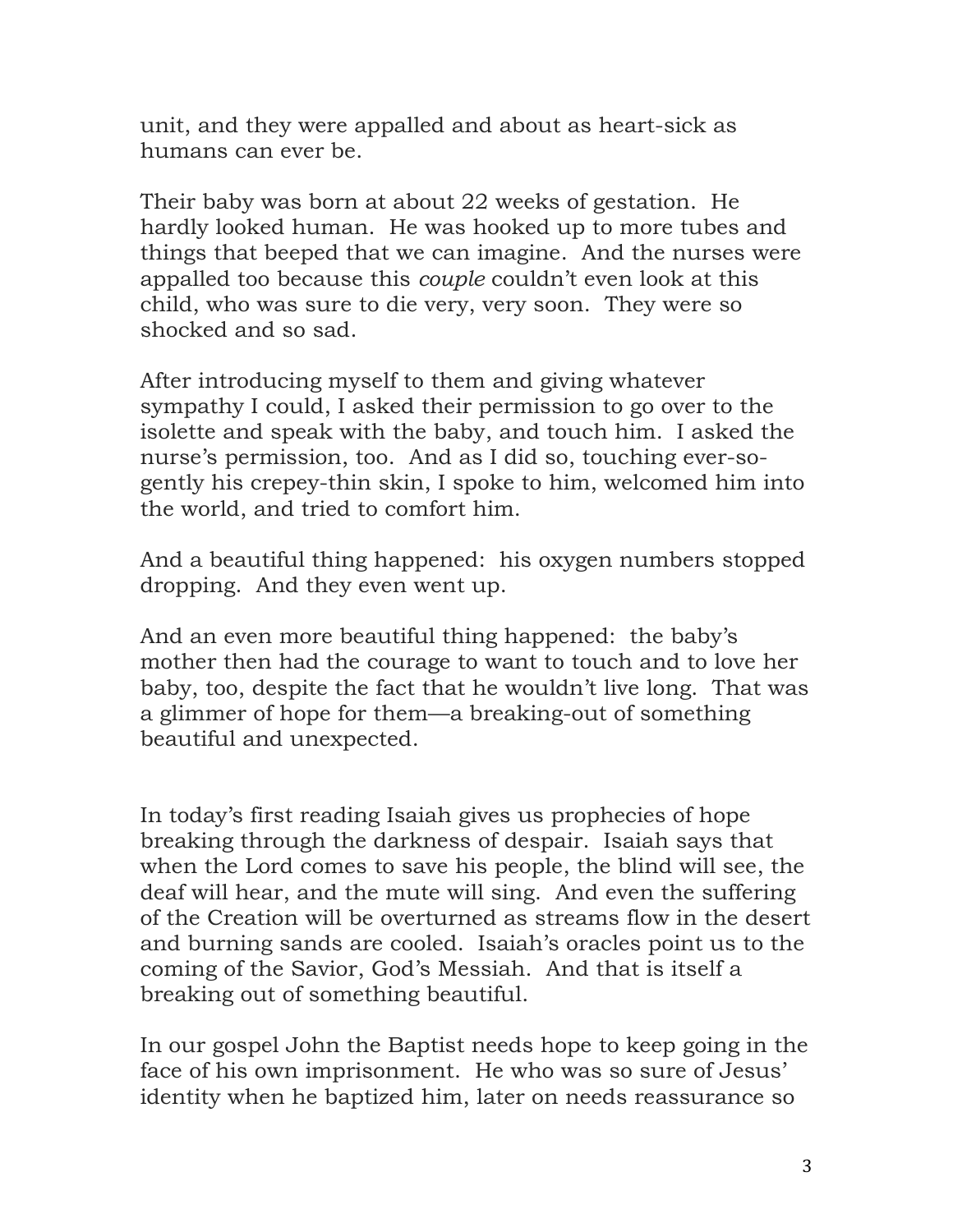that he can keep on hoping and keep on waiting. And Jesus reassures him in Biblical code—referencing today's passage from Isaiah. "Tell John what you hear and see: the blind receive their sight, the lame walk, the lepers are cleansed, the deaf hear, the dead are raised, and the poor have good news brought to them."

Note that Jesus didn't fix everything for John in a spectacular, clear-as-can-be way. He didn't spring him from jail or assert in black and white terms that he, Jesus, was "The One." But he certainly gave him hope.

And hope is there for us as well—there for the taking. When we are heart-sick with hope deferred, God—Jesus—brings us *hope: a breaking-out of something beautiful where it doesn't belong*. But often it's so subtle that it's hard to notice.

I'm not sure about each of you here today, but for me those little drops of hope are the beauty of the woods and the skies, the lovely way that ducks sail across a placid pond, the beauty of candles and time-hallowed words, the wonder and joy of plunging deep into worship, a slow fall of snow that dusts the cattails in the field, and the beauty of good friends and family members who can receive my deepest worries and fears, and still love me anyway. These all say HOPE.

So, do what *you* can to find hope. *Cultivate it like you cultivate a garden or a potted plant.* 

- Ground your hope in the soil of healthy community—a parish filled with good people and good friends who can pray with you and who can pray FOR you when you can't pray / because of exhaustion or dejection.
- Water your hope with Scripture. Pray either Morning Prayer or Evening Prayer each day and feel the comfort of ritual and the water of the Word of God pouring over your soul and filling you up for whatever lies ahead.